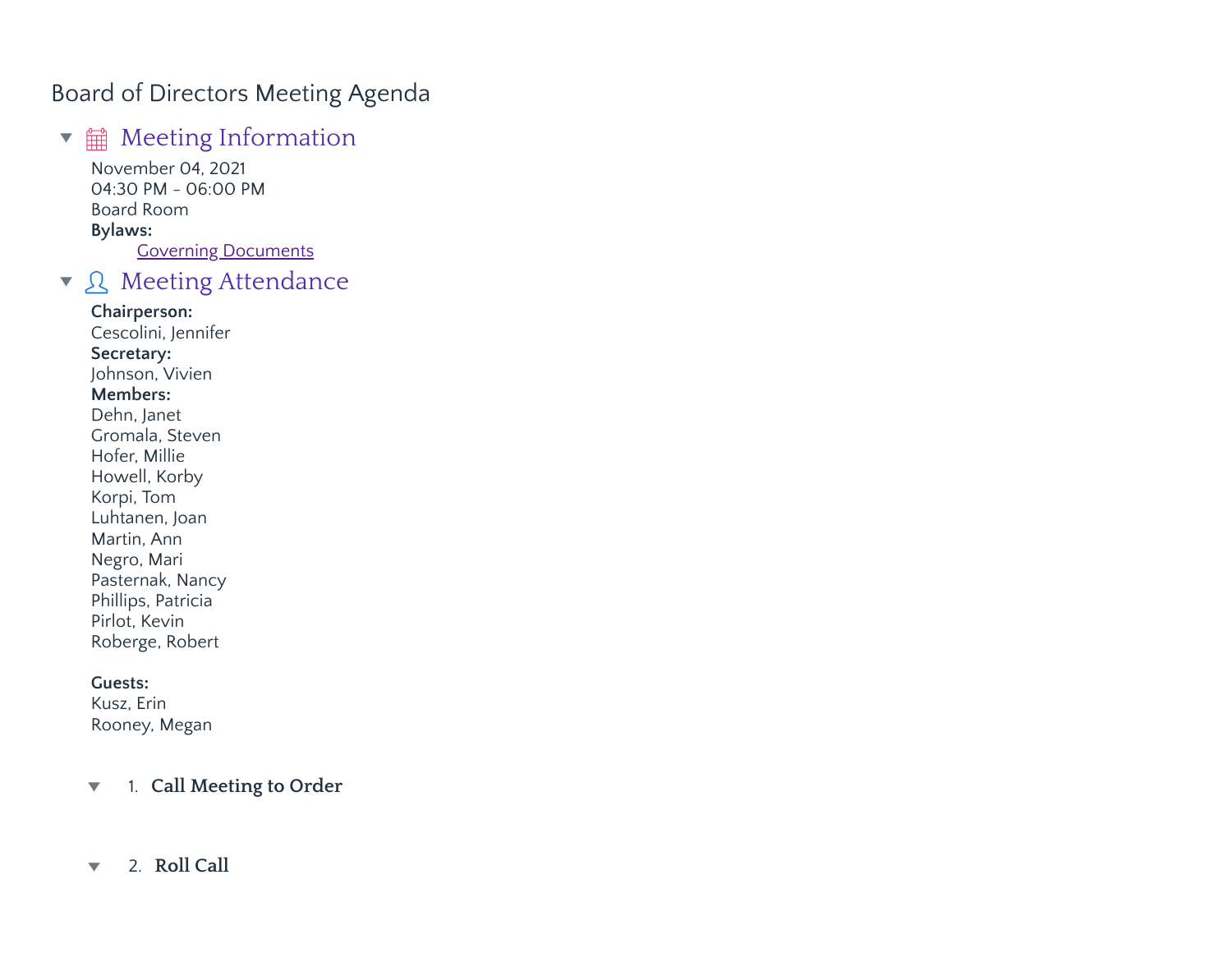3. **Pledge of Allegiance**  $\blacktriangledown$ 

#### 4. **Public Comment**  $\overline{\mathbf{v}}$

#### 5. **Action Item: Consent Agenda**  $\overline{\mathbf{v}}$

[Pending official publication]

5.1. **Board of Directors - October 21, 2021**

#### 6. **Action Item: Consent Agenda**  $\blacktriangledown$

[Pending review]

6.1. **Accounting**

[Pending official publication]

## 6.2. **Equipment Use**

[Pending official publication]

### 6.3. **Outcomes & Performance Indicators Annual Report**

[Pending official publication]

6.4. **Plan of Correction Monitoring**

[Pending official publication]

6.5. **Respite Services**

[Pending official publication]

- 6.6. **Northpointe Board Bylaws**
- 6.7. **Board Bylaws - Version showing edits**
	- **DRAFT Bylaws [Showing Edits](https://www.lucidoc.com/cgi/doc-gw.pl?ref=nbhs:12085)**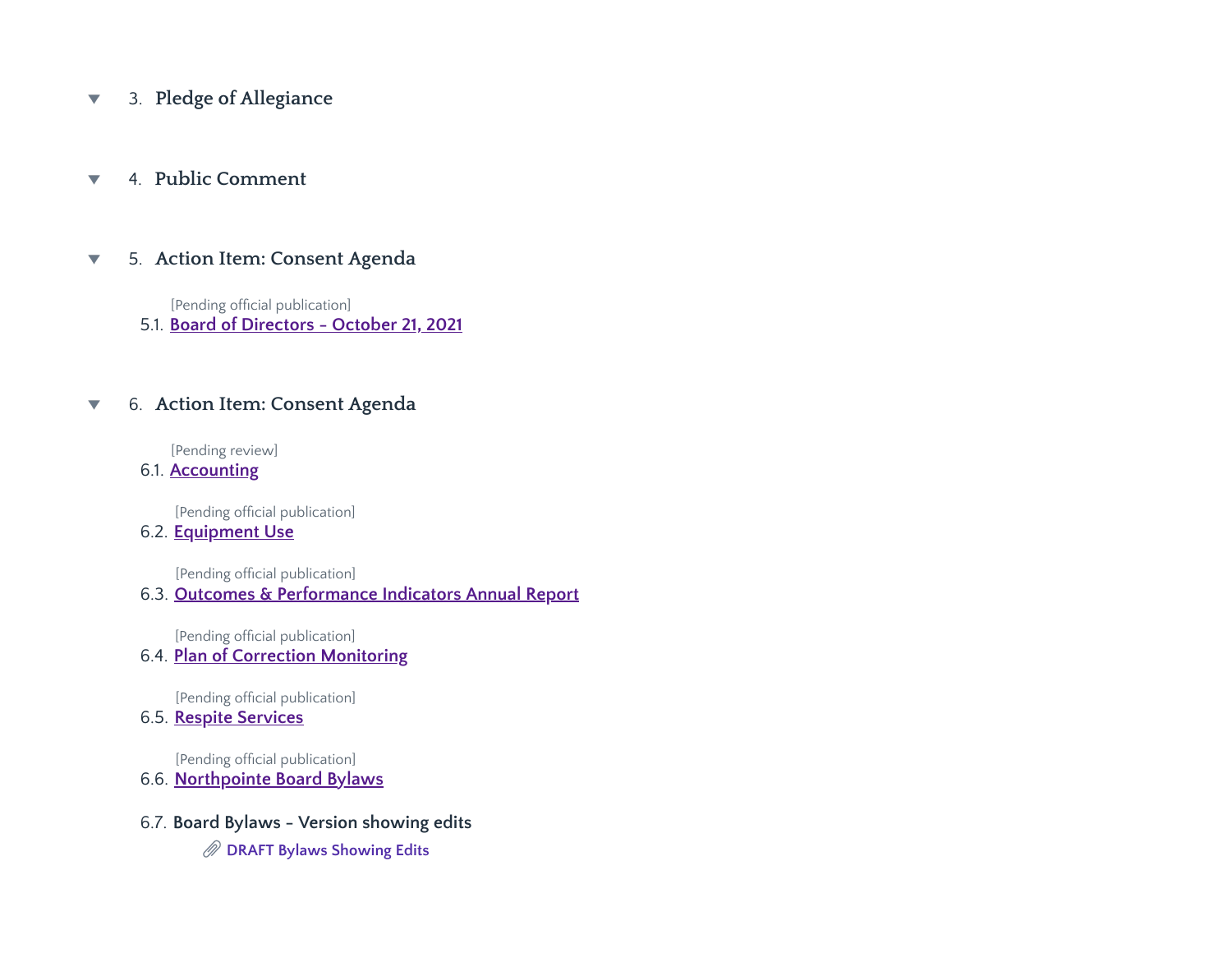- 7. **Approval of Agenda**  $\blacktriangledown$
- 8. **New Business (Discussion Only): Ad Hoc Policy Review**  $\blacktriangledown$
- 9. **New Business (Discussion Only): Annual Policy Review**  $\blacktriangledown$
- 10. **New Business (Discussion Only) Finance:**  $\blacktriangledown$

10.1. **Financial Reports September 2021** [Pending official publication]

- 10.2. **Contract Grid (add Silverstein and Allegan) Board [Contract](https://www.lucidoc.com/cgi/doc-gw.pl?ref=nbhs:12110) Grid 11-4-21**
- 11. **New Business (Discussion Only):**  $\blacktriangledown$
- 12. **Miscellaneous Board/Committee Reports**  $\blacktriangledown$ 
	- 12.1. **CMHAM Weekly Update CMHA Weekly Update [10-22-21](https://www.lucidoc.com/cgi/doc-gw.pl?ref=nbhs:12108)**
	- 12.2. **NorthCare Update NorthCare Board [Meeting Minutes](https://www.lucidoc.com/cgi/doc-gw.pl?ref=nbhs:12109) 10-13-21**
- 13. **Public Comment** $\blacktriangledown$